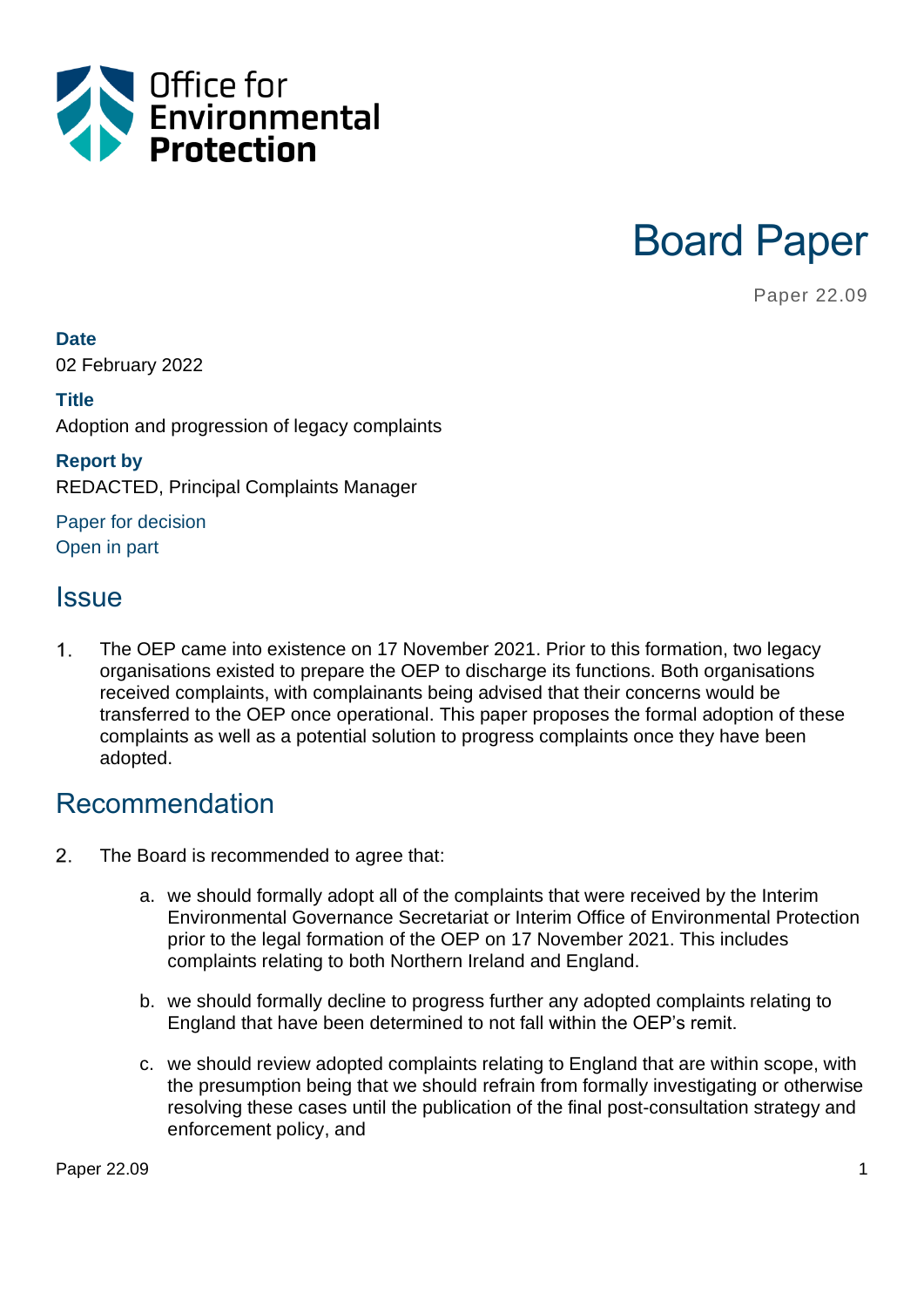d. that we should defer making any decisions as to adopted Northern Ireland complaints until the OEP receives formal powers to consider complaints from Northern Ireland.

# **Background**

- The OEP came into legal existence on 17 November 2021 after the passing of the 3. Environment Act 2021 (the Act). This initiated a stage of transition towards functional independence with the OEP expecting to become fully established for England on 24 January 2022 when it receives its full powers (potentially also receiving powers for Northern Ireland by 28 February – subject to Assembly consent).
- 4. In the period before the OEP's legal formation the organisation existed in the form of the interim OEP which existed between 1 July and 17 November 2021 and the Interim Environmental Governance Secretariat (IEGS) which existed between 1 January and 1 July 2021.
- 5. During this period, complaints were submitted to both the IEGS and IOEP (the Legacy Organisations), with complainants being advised that the role of the Legacy Organisations was to receive, validate and assess complaints in advance of the OEP becoming operational. Complainants were advised that their concerns would be assessed against the criteria outlined within the Environment Bill to determine the potential validity of their complaints. They were also advised that complaints would be subsequently transferred to the OEP once operational.
- 6. Between 1 January and 17 November 2021, the Legacy Organisations received a combined total of 25 complaints. Of these complaints 14 did not meet the OEP criteria; 8 met the criteria and 3 are currently being validated to determine whether they meet the complaints criteria outlined in the Act.
- $7.$ These complaints were received by our Legacy Organisations before we legally existed. Since 8 January 2021, the complaints and associated materials have been stored on the Jira database. All documents and data held on the Jira database have been transferred to the OEP by virtue of the asset transfer agreement agreed between Defra and the OEP. This includes the complaints submitted to the Legacy Organisations. This means the OEP now owns the relevant information.
- However, because these complaints were not made directly to the OEP, they are not strictly 8. 'complaints' pursuant to s.32 of the Act.
- 9. As such, there is value in the OEP now taking a further step to recognise this information and the sources of it (i.e. complainants) before proceeding further.
- 10. In addition to this, the OEP must also decide how to progress any of the complaints it adopts.
- The proposals were presented to and considered by SLT on 20 January 2022. Given the nature of the proposals SLT reached the perspective that the matter should be considered and approved by the Board.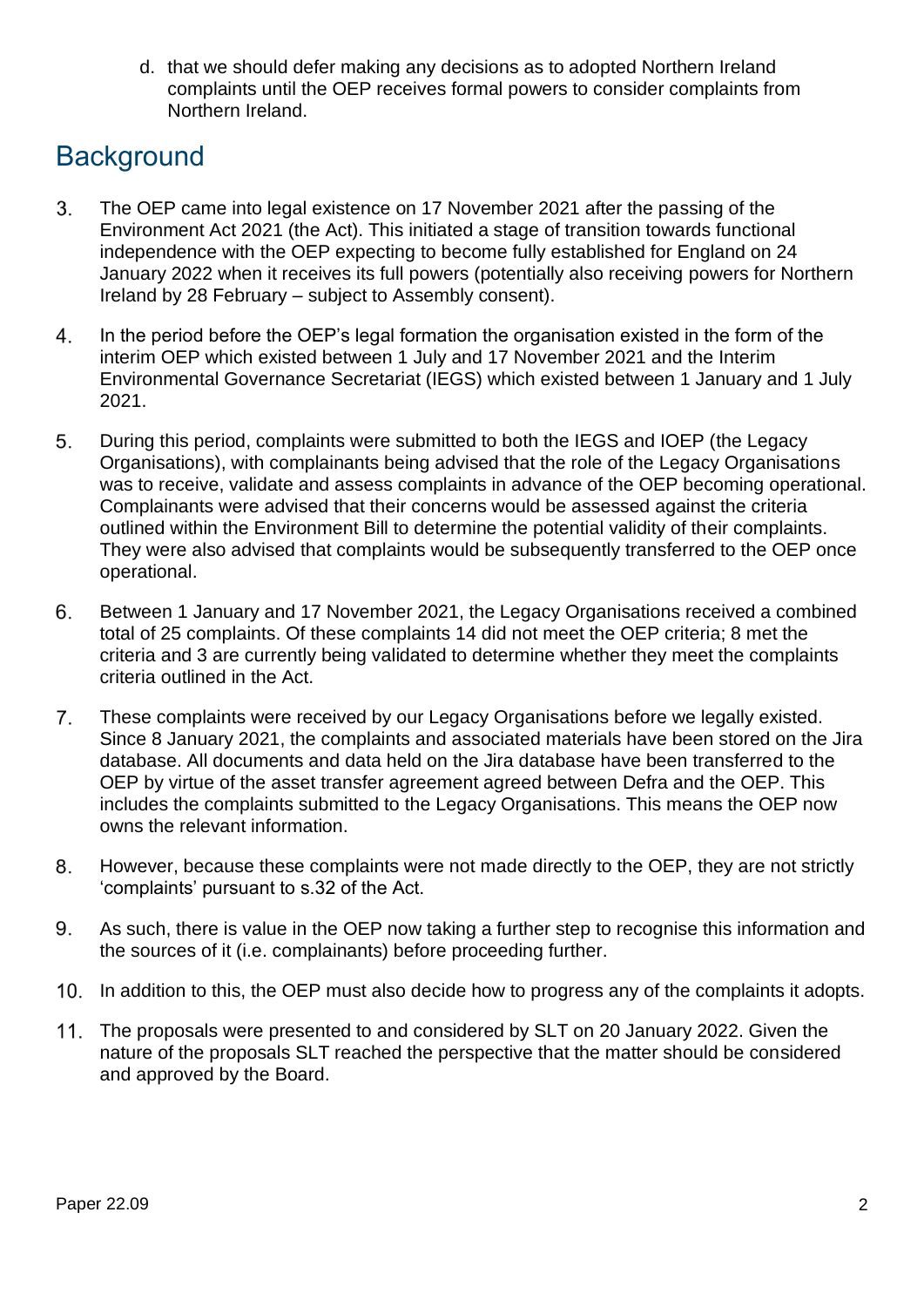# Analysis

#### **Issue A: Formal adoption of complaints**

- 12. There is value in the OEP adopting the complaints received by the Legacy Organisations prior to proceeding further with the question of whether to decline or accept these cases for further investigation.
- 13. In this regard, it will be necessary for the OEP to identify and agree an effective solution to the challenge of recognising in an accessible way the transition of the information submitted by complainants to the Legacy Organisations.
- This matter is complicated by the fact that the Legacy Organisations, as part of Defra a public authority, cannot submit complaints to the OEP itself and, as such, complaints will need to either be adopted or resubmitted by the complainant.

#### **Option 1: Contacting complainants to ask them to resubmit complaints**

- A potential solution could be for the OEP to contact the complainants who had submitted complaints to the Legacy Organisations and request that they resubmit their complaints to the OEP.
- This solution would help to ensure that the complaints have been made in accordance with the Act. By virtue of s.33(1), we can only investigate complaints "made under section 32". As noted above, s.32 sets out that complaints may be made by people to the OEP. This solution is the only way of ensuring that complaints initially submitted to the Legacy Organisations are now submitted to the OEP in accordance with the s.32 requirements meaning they can be properly considered 'complaints' as that word is used in the Act.
- 17. However, this solution is likely to be time consuming and inefficient from a resource perspective. It would also seem unnecessarily onerous from the perspective of complainants who are likely to question the necessity of resubmission. This could potentially lead to difficulties from a communications perspective, especially if complainants resubmit complaints that are subsequently refused on the basis of them being out of scope. In addition to this, it would not be in line with the message communicated by the Legacy Organisations to complainants, which indicated that complaints would be transferred to the OEP once the organisation became operational.

#### **Option 2: Adopt complaints, with the potential to use the provisions under s.33(2) of the Act should there be necessity for an investigation**

18. A further solution could be for the OEP to deem relevant complaints as being adopted.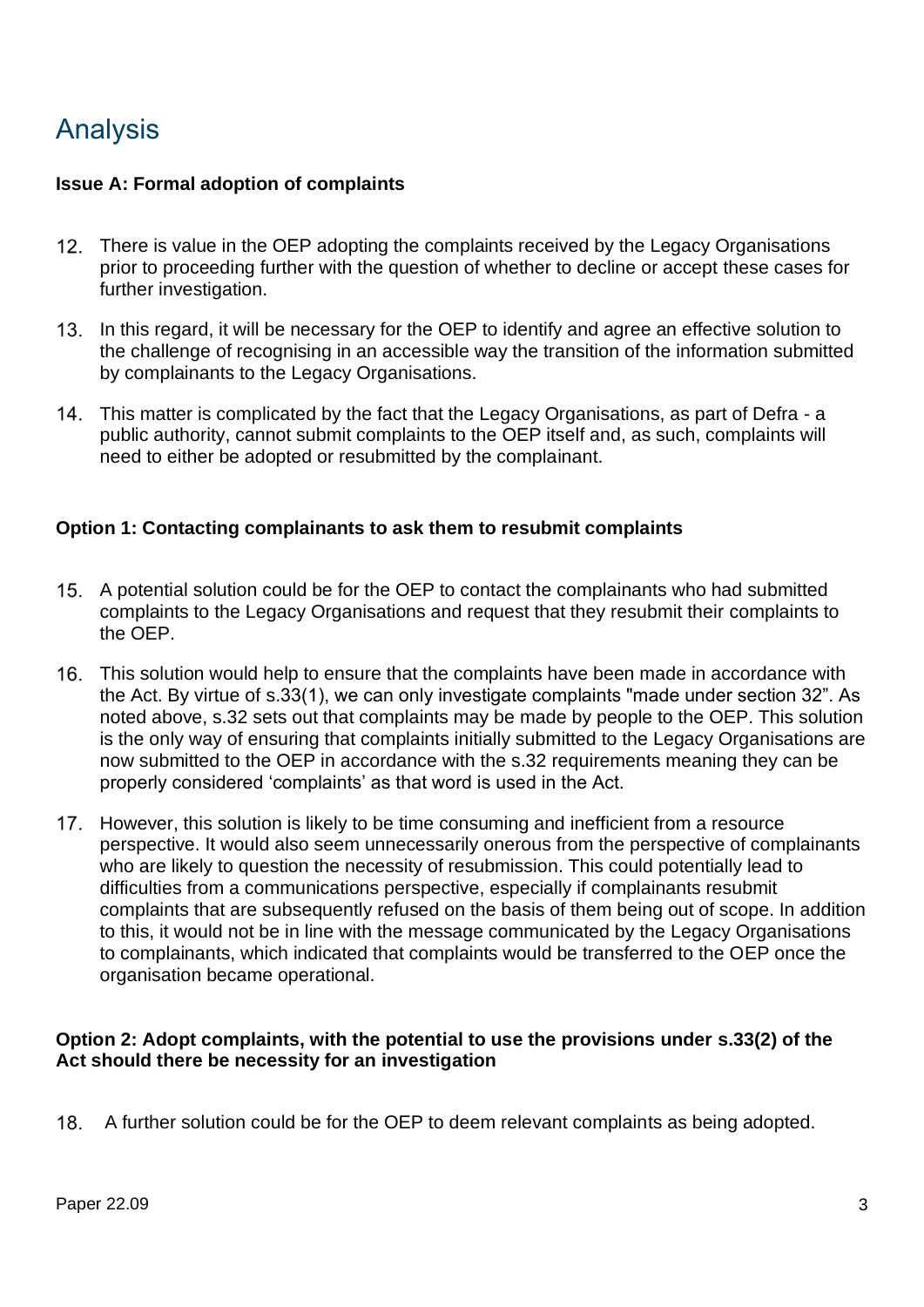- This solution would be beneficial from a resource perspective as it would minimise the amount of time that colleagues would need to spend contacting complainants to request resubmission. It would also be the less onerous solution for complainants with them not having to resubmit their complaints. This would avoid any concerns that could arise from us asking complainants to resubmit complaints that we already know will be ineligible for further consideration.
- The main complication with this solution is that the adopted 'complaints' would not have been submitted in accordance with the expected complaints procedure outlined at s.33(1) of the Act. In fact, they would not technically be 'complaints' as this term is used in the Act. This could create problems should it be necessary for the OEP to initiate a formal investigation as it could be argued that the complaints have not been properly submitted. However, there is a satisfactory workaround.
- 21. In such cases, the OEP would have to consider self-initiating an investigation on the basis of s.33(2) of the Act. This provision allows the OEP to carry out an investigation without having directly received a complaint providing it has information that indicates that a public authority may have failed to comply with environmental law, and if it has, the failure is serious.
- 22. As the OEP owns the Jira database on which the complaint submissions are held, we anticipate that in most such cases we would 'have' the necessary information. Although such matters would not technically have been submitted as 'complaints', we propose to comply with the requirements that would apply were they complaints meaning that we would voluntarily keep complainants informed as if what we were doing was investigating a complaint (s.34 of the Act).
- 23. A further complication of this solution is associated with the requirement that complaints should be made to the OEP within the time frame specified at s.32(6) of the Act. Having reviewed the complaints received prior to the 17 November 2021, we can confirm that there is one complaint which has been submitted to the Legacy Organisations outside of the specified time limit.
- 24. However, the Act does provide the OEP with the discretion to waive the time limit in exceptional cases. We would need to document the reasons behind exercising this discretion. It is our view that we could reasonably exercise our discretion to waive the time limit in this instance. The transition from the Interim OEP to the OEP is by its nature an exceptional occurrence and, in the circumstances, the OEP needs to adopt the complaints to consider them further.
- On a side note, in many cases, the Legacy Organisations considered cases where the evidence suggested that the complainants had not yet exhausted internal complaints procedures. In line with the approach outlined in paragraph 8, the Legacy Organisations contacted these complainants and relevant public authorities to advise them of the necessity of exhausting local resolution prior to submitting a complaint to the OEP.
- While most of these cases were within specified time limits at the time of consideration, there is the potential for returning cases to now be technically outside of specified time limits. In such cases the OEP would potentially need to make a further determination as to whether to waive the time limit, with the suggested presumption being that the discretion would be exercised if the primary reason for a delay is associated with the complainant awaiting the OEP's formation.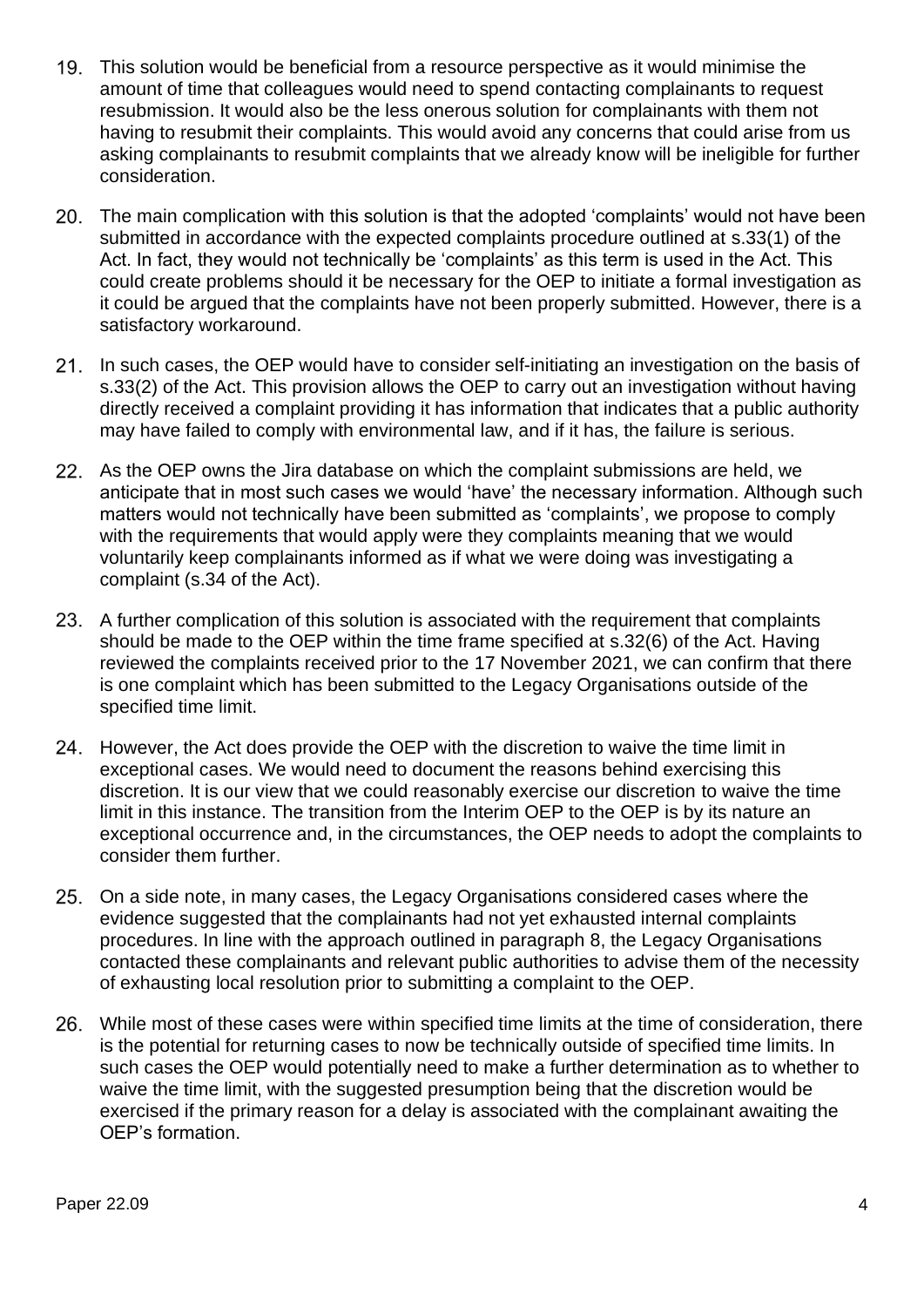#### **Recommendation**

After analysis, option two would seem to be the most appropriate solution for adoption. It is less resource intensive from a people perspective and would be easier to coordinate. In addition to this, it reduces the possibility of adverse communication impacts and reputational damage from not adhering to the message the Legacy Organisations communicated to complainants.

#### **Issue B: Complaints relating to Northern Ireland**

28. As powers are yet to be confirmed for Northern Ireland, the OEP must consider when it would be appropriate to adopt the complaints submitted to the Legacy Organisations about Northern Ireland. We anticipate that our Northern Ireland remit will be confirmed no later than 15 February 2022. Assuming our remit is confirmed, our functions will commence in Northern Ireland on 28 February 2022 (in line with the appointment of the Northern Ireland Board member). There are currently four relevant Northern Ireland cases, all submitted by a single complainant.

With regard to the Northern Ireland cases, there are two potential options:

#### **Option 1: Adopting complaints relating to Northern Ireland as part of this paper**

- 29. In line with the first option, the OEP would adopt all of the Northern Ireland complaints received by the Legacy Organisations as part of the adoption proposal outlined within this paper. No further action would be taken on Northern Ireland complaints until the OEP receives formal powers to consider complaints from Northern Ireland. If the OEP does not receive powers to consider Northern Ireland complaints, these complaints will be declined for investigation on the basis of being out of remit.
- The key benefit of this option is that it avoids duplication and ensures a consistency of approach. It would also seem to be the most efficient option given the high probability of the OEP receiving a remit in Northern Ireland – The OEP would be able to take immediate action on the Northern Ireland complaints as soon as the Northern Ireland remit is confirmed. The main risk associated with this option is political in nature, in that it could be argued that it is pre-emptive of the OEP to adopt complaints prior to receiving formal confirmation of the Northern Ireland remit.

#### **Option 2: Postponing adoption of Northern Ireland complaints until such time as the OEP has formal confirmation that it will gain powers to consider Northern Ireland complaints**

- As part of this option, the OEP would not adopt the Northern Ireland complaints at this stage. A further Board paper, mirroring the approach to the English complaints would be prepared and submitted at the stage that the Northern Ireland remit had been confirmed.
- The main benefit of this option is that it does not pre-empt a decision on Northern Ireland, which could be considered beneficial from a political perspective. However, as mentioned above, this approach is less efficient and does not demonstrate a consistency of approach between Northern Ireland and England.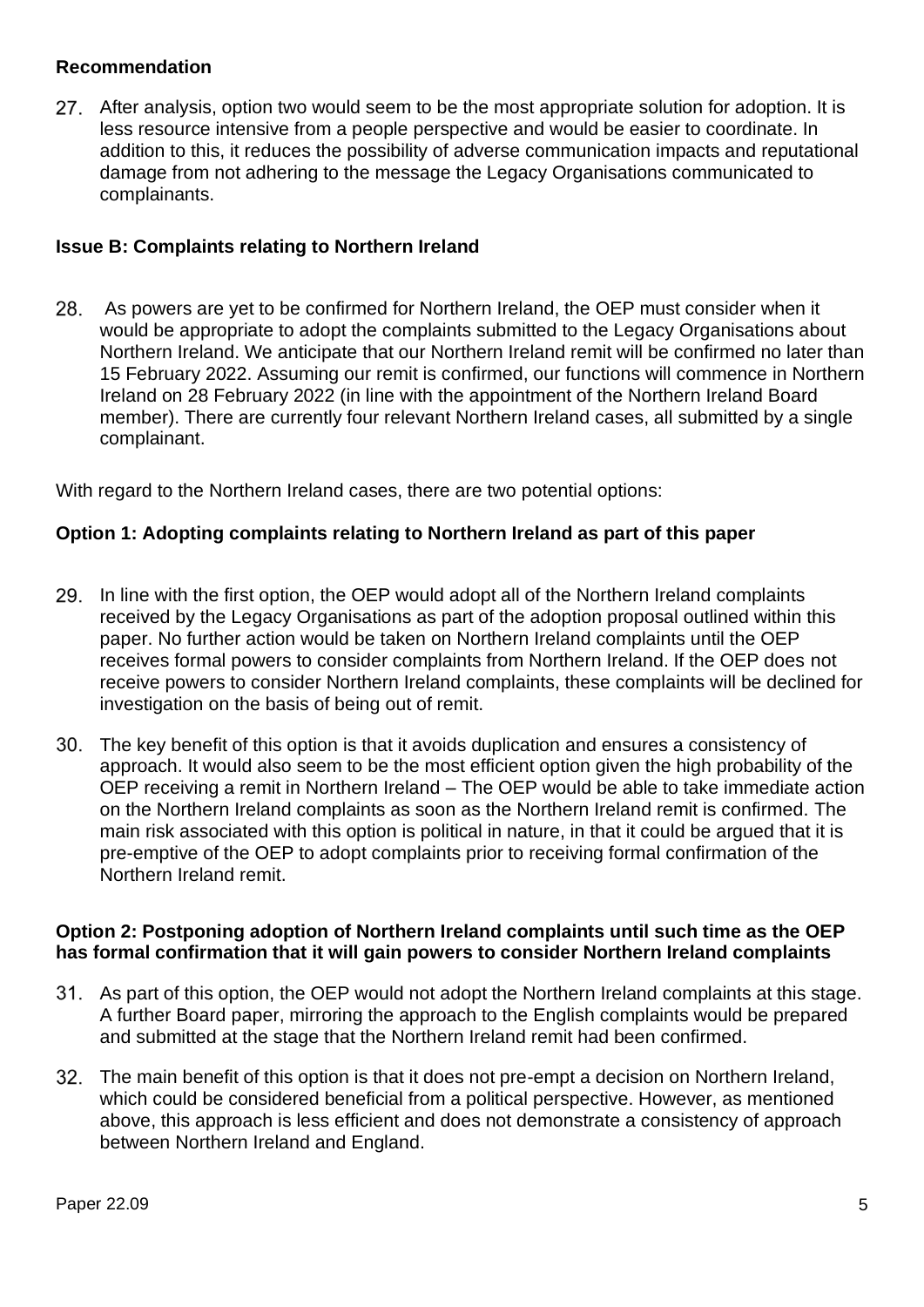#### **Recommendation**

Having weighed up both options, it would seem that the efficiency benefits associated with option one outweigh any political risks. This is especially the case as there is only one relevant complainant who would not be contacted until functions commence in Northern Ireland. It has also been noted that, if we proceed with option two of issue A, we will be adopting a complaint about Scotland which will subsequently be declined as being out of remit. This is a fact that counters the argument outlined in option two about pre-empting the decision as to the Norther Ireland remit.

#### **Issue C: Procedure for going forward with adopted complaints**

- 34. If the OEP adopts the complaints that were submitted prior to 17 November, the next consideration would be for the OEP to determine what action to take with these complaints. Any proposal would have to reflect the OEP's current remit as outlined within the Act. It also ought to take account of the commitment the Legacy Organisations made to transfer complaints to the OEP for further consideration once the organisation became operational.
- In addition to this, any proposal would have to reflect the fact that, pending the publication of the final post-consultation strategy and enforcement policy, we would not yet be in the best position to be able to determine seriousness, prioritisation and the viability of a formal investigation.*This section has been redacted as it contains legally privileged advice.*

On this basis, the following action is proposed:

#### **Complaints relating to England**

- Subject to approval by the Board, to reconsider the adopted complaints to confirm the validation decisions reached by the Legacy Organisations.
- On confirmation of the validation decisions, to write to complainants who submitted complaints relating to England to advise them that their complaints had now been adopted by the OEP.
- In cases where information clearly demonstrates that the complaint is outside of the OEP's remit, to confirm that the OEP is unable to take the matter further citing the appropriate basis.
- In cases where the complaint is within scope, to explain to the complainant that the OEP will be undertaking further assessment into the cases with an update to be provided in due course. At this stage colleagues would be in a position to commence considering cases further with final decision as to investigation being delayed until the publication of the final post-consultation strategy and enforcement policy.

#### **Complaints relating to Northern Ireland**

- 40. Subject to approval by the Board, we would postpone writing to the complainant who had submitted complaints relating to Northern Ireland until the OEP's Northern Ireland remit had been confirmed.
- After confirmation to write to the complainant to advise that the complaints had now been adopted by the OEP with a further update being provided in due course. If the OEP does not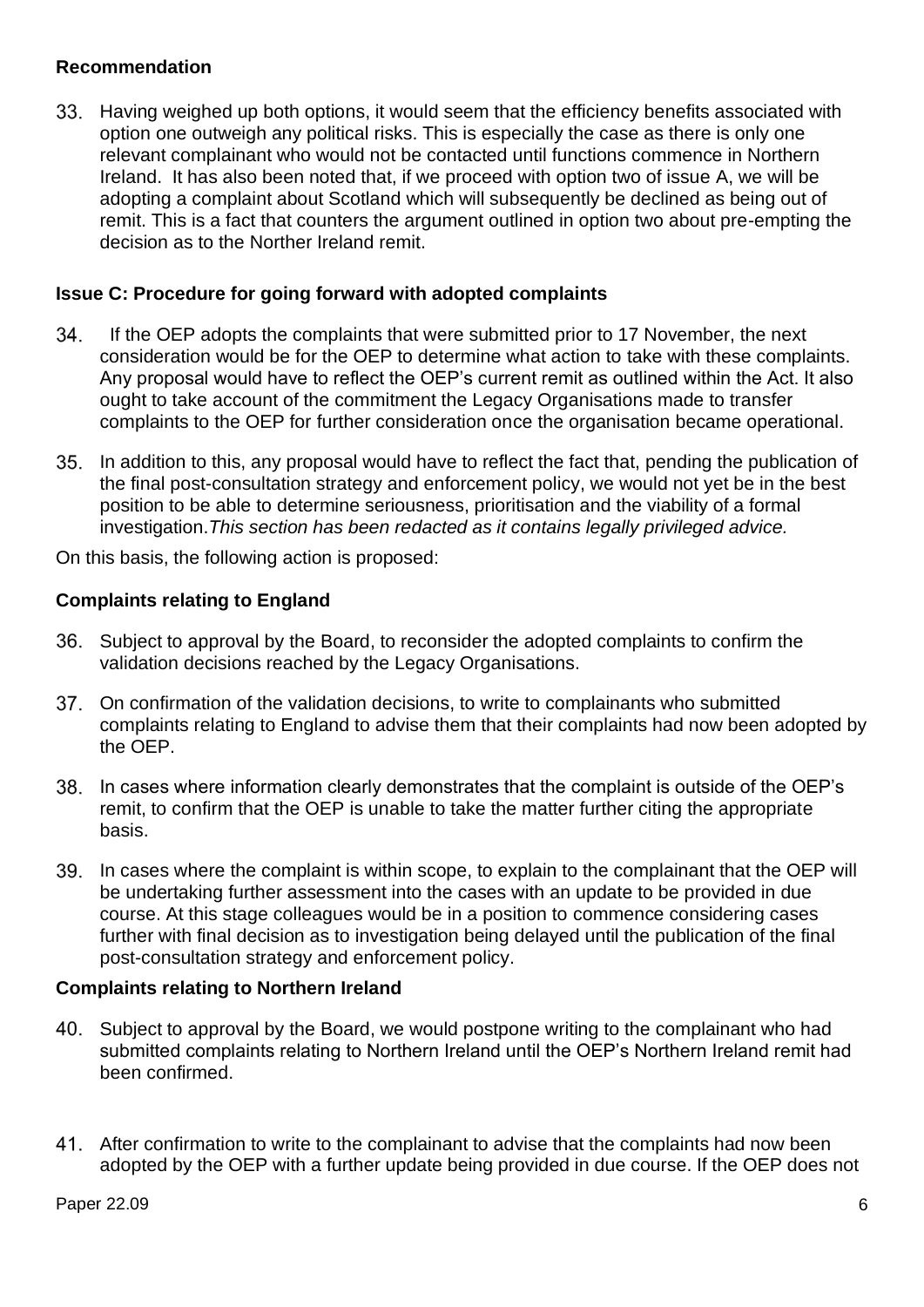receive powers to consider Northern Ireland complaints, these complaints will be declined for investigation on the basis of being out of remit.

### Finance and Resource

42. Given the relatively low number of relevant complaints the finance and resource impacts of the proposed action should be minimal. It would be possible to facilitate the proposed action with the resources currently available to the Complaints team.

### Impact Assessments

#### **Risk Assessment**

43. The main risks have been highlighted in the substance of the analysis.

#### **Equality Analysis**

44. N/A

### Implementation Timescale

Complainants would be contacted in the manner described in the proposal following the OEP's receipt of its formal powers on 24 January 2022. In line with the outlined approach, we would defer the final decision about whether to formally investigate complaints that are within the OEP's remit until the publication of the final post-consultation strategy and enforcement policy.

### **Communications**

- Relevant complainants would be contacted in the manner described within the proposal 46. analysis. A communications strategy would also be implemented to support the delivery of the proposal. As part of this strategy we would seek to ensure, through the medium of a cascade update, that relevant colleagues are aware of the proposed course of action in anticipation of any external queries. We would also seek to liaise with the communications team to prepare a reactive approach to respond to any media enquiries generated by the proposal.
- 47. If agreed the proposed actions would be reflected in the upcoming external report.

### External Stakeholders

48. As mentioned above.